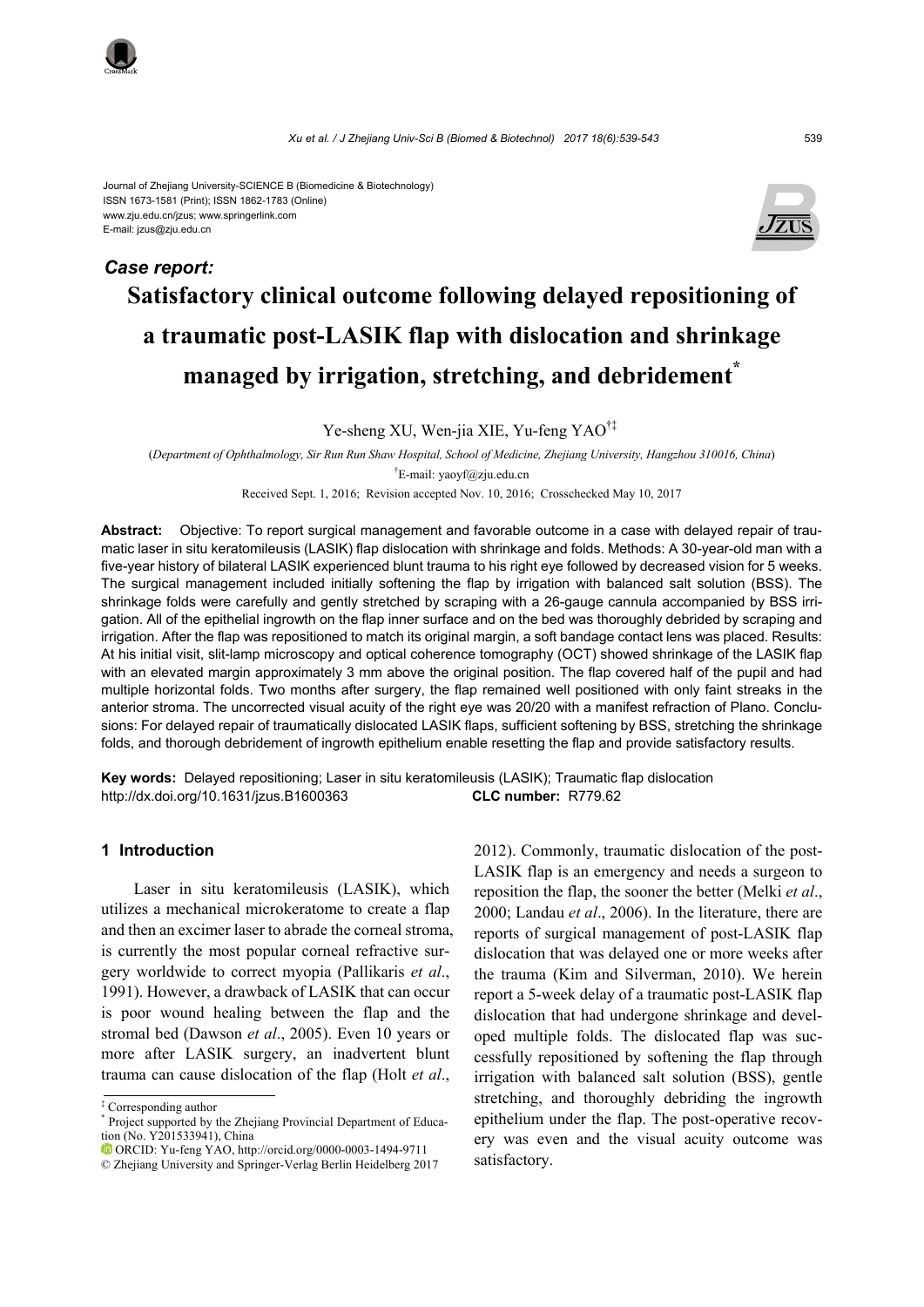### **2 Case report**

A 30-year-old man was referred to us from his local community health center due to decreased vision over a period of five weeks after he was struck in his right eye by a wooden stick. He had a history of uneventful bilateral LASIK five years ago at an outside hospital, but details of the surgical procedure were not provided. His local community clinic reported that he experienced blurry vision, pain, irritation, and photophobia in his right eye during his first visit. His primary care physician made a diagnosis of keratitis secondary to ocular trauma and prescribed a daily intravenous antibiotic injection for five weeks.

When the patient presented to our department five weeks after the original injury, his intensive ocular discomfort had been alleviated but his vision had not recovered. His right eye manifested uncorrected visual acuity of 20/100, and the best corrected visual acuity was 20/40 with a manifest refraction of −1.00 −2.00×115. Slit-lamp microscopy revealed a flap with an elevated margin approximately 3 mm above the original position and covering half of the pupil. The flap exhibited vertical shrinkage and multiple folds. The edge of the flap was dislocated between the 2 and 9 o'clock positions, and the exposed stroma of the bed had been fully epithelialized based on fluorescein staining. A severe epithelial ingrowth on the bed under the flap was also suspected based on slit-lamp microscopy (Fig. 1). Anterior segment optical coherence tomography (OCT; Visante OCT, Carl Zeiss Meditec, Germany) showed the epithelial hyperplasia along and under the flap fold (Fig. 2, arrows), and stromal edema was also observed around the corresponding area of epithelial ingrowth.

Under topical anesthesia, we gently lifted the shrunken flap by a Sinskey hook through its margin and then carefully delaminated it (Fig. 3a). The lifted corneal flap involved over 200 degrees and had multiple adhered folds that prevented its stretching (Fig. 3b). The flap, together with its folds, was softened by irrigating both the surface and the underside of the flap with BSS. The folds of the corneal flap were carefully and gently stretched through mechanical scraping with a 26-gauge cannula by constant irrigation with BSS. The ingrown epithelium on the inner surface of the flap and on the stromal bed was carefully and thoroughly debrided by mechanical scraping



**Fig. 1 Punctate epithelial ingrowth was present under the flap at the central cornea**



**Fig. 2 Anterior segment optical coherence tomography showed the epithelial hyperplasia along and under the flap fold (arrows)** 

Stromal edema was also present in the area corresponding to the epithelial ingrowth

and BSS irrigation (Fig. 3c). After sufficient stretching of the flap and thorough debridement of the ingrowth epithelium were confirmed under surgical microscopy, the flap was repositioned to match the original margin. A bandage contact lens was then applied (Fig. 3d). TobraDex eye ointment (containing 0.1% (1 g/L) dexamethasone and 0.3% (3 g/L) tobramycin; Alcon Laboratories, Fort Worth, TX, USA) was applied at the end of the surgery. After the surgery, 0.1% (1 g/L) fluorometholone eye drops (Santen Pharmaceutical Co., Osaka, Japan) four times daily and 0.5% (5 g/L) levofloxacin eye drops (Cravit; Santen, Osaka, Japan) four times daily for 7 d were instituted.

The scraped epithelial tissues from the inner surface of the flap and from the stromal bed were histologically identified as hyperplastic squamous epithelial cells. One day after surgery, the uncorrected visual acuity was 20/50, and there were moderate conjunctival injection and epithelial erosions on the flap. At the last visit 2 months after repositioning, the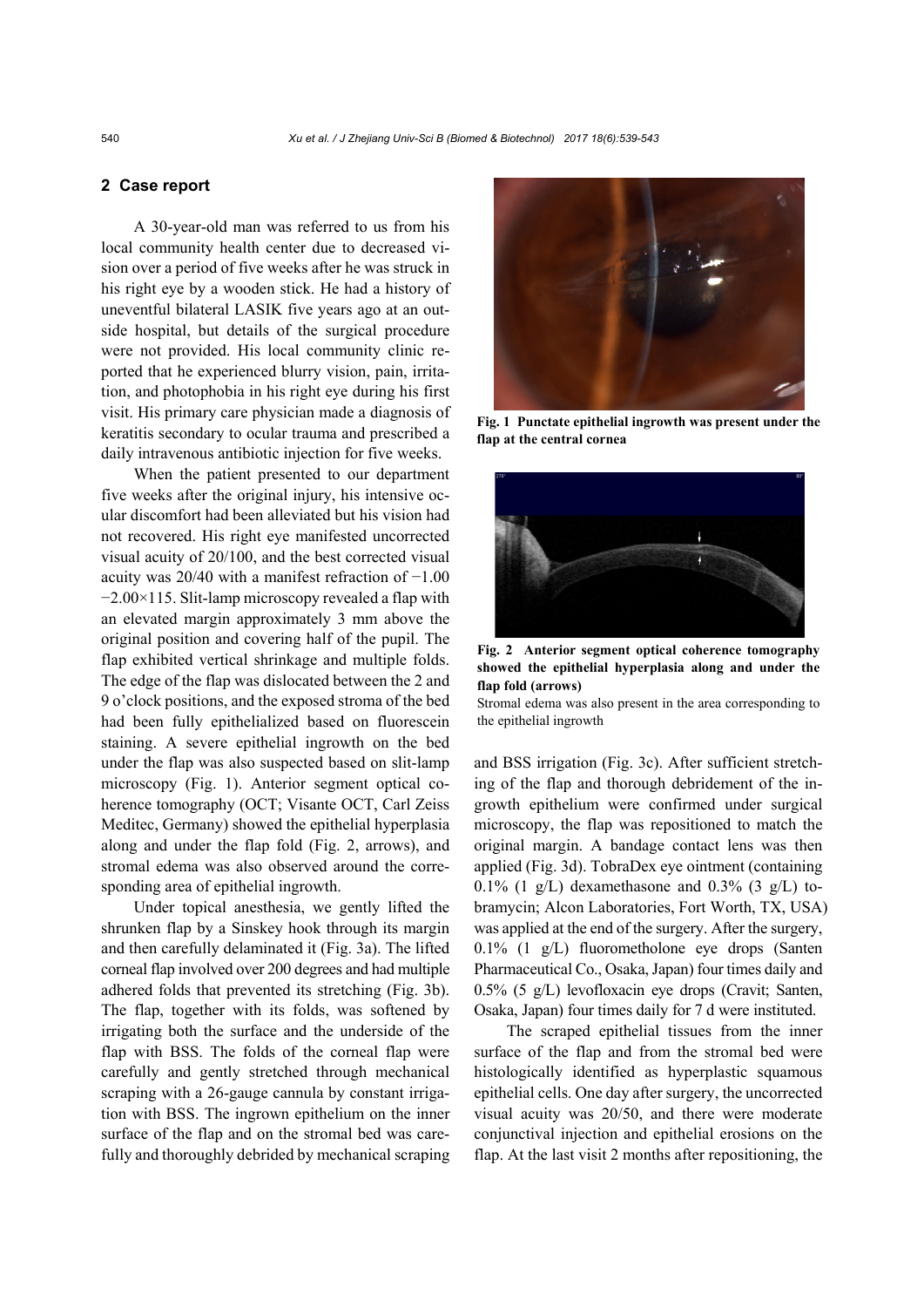

**Fig. 3 Surgical procedures to reposition the dislocated flap** 

(a) A Sinskey hook was used to remove the epithelium and to find the flap margin. (b) Approximately 200 degrees of the flap edge were separated and reflected. (c) The ingrown epithelium on the inner surface of the flap and on the bed was carefully and thoroughly debrided by a 26-gauge cannula and irrigation. (d) The flap was repositioned to match the original margin, and a bandage contact lens was placed

flap remained in a good position, except for faint streaks in the previous folds of the flap (Fig. 4, arrows). The clarity of the whole cornea was normal. The uncorrected visual acuity of the right eye was 20/20 with a manifest refraction of Plano.

#### **3 Discussion**

Previously reported cases of LASIK flap dislocation indicated that timely diagnosis and repositioning of the flap could result in an optimal visual outcome (Melki *et al*., 2000; Nilforoushan *et al*., 2005; Landau *et al*., 2006). Soon after ocular trauma, the dislocated LASIK flap usually does not change in structure and is therefore easier to reposition. In contrast, delay in repositioning the flap in the bed may cause fibrosis and the development of scarring, cicatricial contracture, and subsequent fixed folds (Melki *et al*., 2000; Nilforoushan *et al*., 2005). Such scarring will result in stretching difficulty and unsuccessful repositioning of the flap.



**Fig. 4 Two months after surgical repair, the flap remained in a good position** 

There were some faint streaks (arrows) where there were wrinkles in the dislocated flap

Davies and Randleman (2008) reported a case, in which the repair of a traumatic LASIK flap dislocation was delayed for 3 months, and there was partial loss of the flap tissue. Due to the inability to fully unfold the flap and also due to the presence of a partial tissue defect, they had to use three stiches of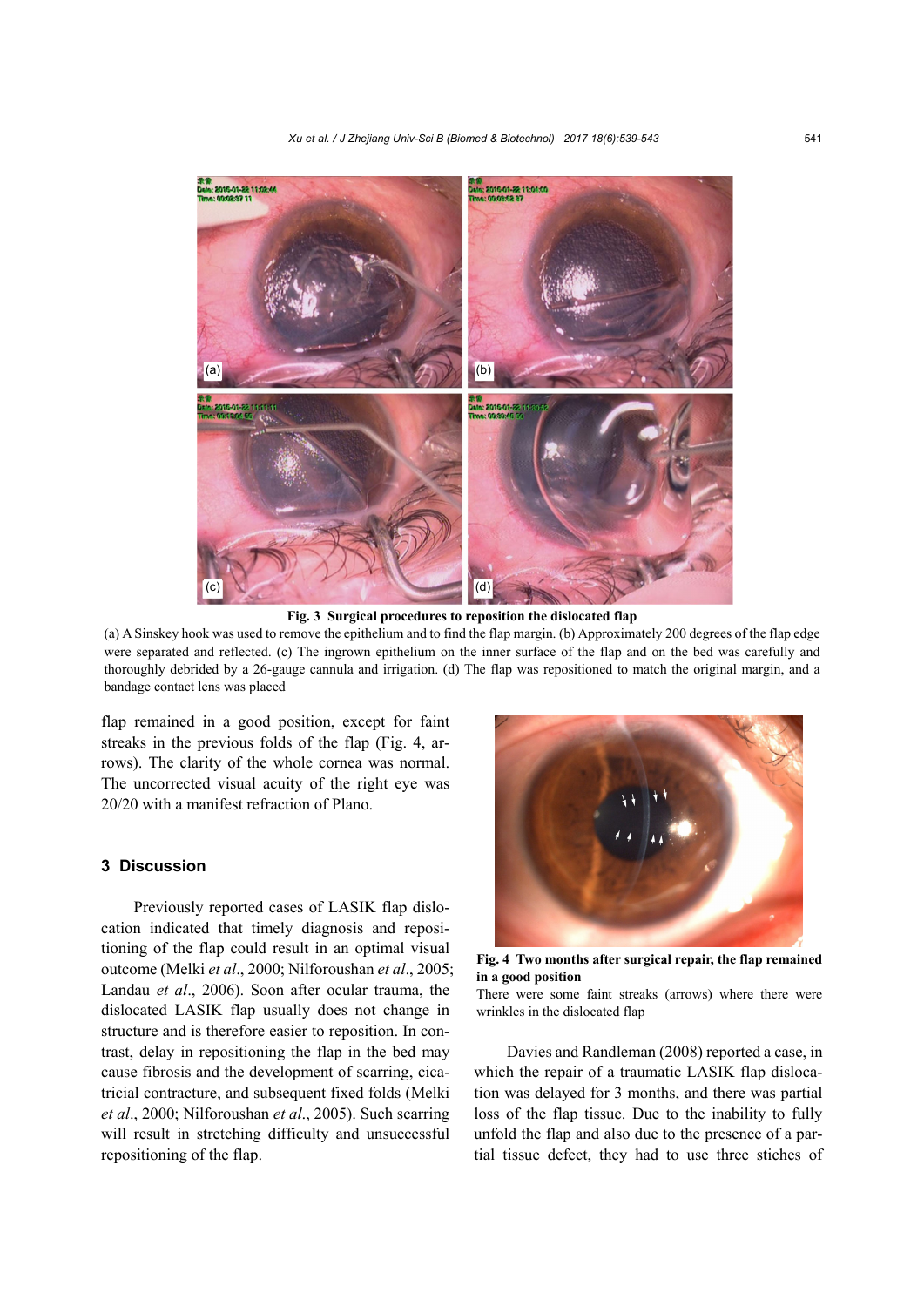interrupted 11-0 nylon sutures to secure the flap and to prevent the recurrent ingrowth of epithelium. Holt *et al*. (2012) reported repair of a mild flap dislocation after a delay of one month. While the flap had macrostriae, it did not have extensive folds and was successfully repositioned.

The ideal surgical procedure for delayed management of LASIK flap dislocation has not been fully established. Five weeks after our patient experienced ocular trauma, the flap was extensively dislocated and had multiple folds. Nevertheless, careful stretching of the flap under constant BSS irrigation and thorough debridement of the ingrown epithelium on the inner surface of the flap and on the stromal bed yielded a sufficiently good stretch for successfully repositioning the flap. Appropriate repositioning of the flap that provides a good match with its bed can prevent recurrence of epithelial ingrowth.

Because of the space created by a large flap fold, epithelial ingrowth is a common occurrence after delayed repositioning of a dislocated flap, especially when the interval between injury and repositioning is long (Cheng *et al*., 2006). As shown in our case, epithelial ingrowth can occur on the inner surface of the flap, on the stromal bed surface, and in the fold areas. The invading hyperplastic epithelium can cause fixation of the flap folds. Thorough removal of such ingrowth epithelium is important to maintain the corneal clarity. While a sharp instrument can facilitate the removal, it can also cause damage to the stroma. We chose blunt debridement using a 26-gauge cannula assisted by constant irrigation with BSS. Patience and meticulousness are necessary to ensure the thorough removal of the ingrown epithelium. The result in our case demonstrated that these manipulations can ensure sufficient removal of the ingrown epithelium and prevent its recurrence after the flap has been repositioned. Although the ingrown epithelium under the flap and on the interface was carefully debrided, it was possible that some residual epithelial cells still existed between the flap and the bed. The non-recurrence of epithelial ingrowth in our case suggested that the residual epithelial cells might be the terminally differentiated cells. Without persistent epithelial cells migrating through the wound margin when the flap was perfectly matched with its original margin, the epithelial ingrowth could be terminated. Our case also showed that when the dislocated flap is appropriately repositioned and ingrowth epithelium is prevented, the altered refraction caused by trauma complicated with flap dislocation can be mild, and postoperative visual acuity can be satisfactory.

In summary, patients who have a history of corneal refractive surgery are at higher risk for corneal complications following ocular trauma. A satisfactory clinical result can be achieved for delayed management of traumatic LASIK flap dislocation with large folds of the flap through three key manipulations: carefully stretching the flap, thoroughly debriding ingrown epithelium, and perfectly matching the flap with its original margin.

#### **Compliance with ethics guidelines**

Ye-sheng XU, Wen-jia XIE, and Yu-feng YAO declare that they have no conflict of interest.

All procedures followed were in accordance with the ethical standards of the responsible committee on human experimentation (institutional and national) and with the Helsinki Declaration of 1975, as revised in 2008 (5). Informed consent was obtained from the patient for being included in the study.

#### **References**

Cheng, A.C., Rao, S.K., Leung, G.Y., *et al*., 2006. Late traumatic flap dislocations after LASIK. *J. Refract. Surg*., **22**(5):500-504.

http://dx.doi.org/10.3928/1081-597X-20060501-13

- Davies, J.B., Randleman, J.B., 2008. Successful delayed surgical revision of a dislocated LASIK flap. *Ophthalmic Surg. Lasers Imag.*, **39**(3):221-224. http://dx.doi.org/10.3928/15428877-20080501-05
- Dawson, D.G., Kramer, T.R., Grossniklaus, H.E., *et al*., 2005. Histologic, ultrastructural, and immunofluorescent evaluation of human laser-assisted in situ keratomileusis corneal wounds. *Arch. Ophthalmol*., **123**(6):741-756. http://dx.doi.org/10.1001/archopht.123.6.741
- Holt, D.G., Sikder, S., Mifflin, M.D., 2012. Surgical management of traumatic LASIK flap dislocation with macrostriae and epithelial ingrowth 14 years postoperatively. *J. Cataract Refract. Surg*., **38**(2):357-361. http://dx.doi.org/10.1016/j.jcrs.2011.10.024
- Kim, H.J., Silverman, C.M., 2010. Traumatic dislocation of LASIK flaps 4 and 9 years after surgery. *J. Refract. Surg*., **26**(6):447-452.

http://dx.doi.org/10.3928/1081597X-20090710-03

Landau, D., Levy, J., Solomon, A., *et al.*, 2006. Traumatic corneal flap dislocation one to six years after LASIK in nine eyes with a favorable outcome. *J. Refract. Surg.*, **22**(9):884-889.

http://dx.doi.org/10.3928/1081-597X-20061101-08

Melki, S.A., Talamo, J.H., Demetriades, A.M., *et al*., 2000. Late traumatic dislocation of laser in situ keratomileusis